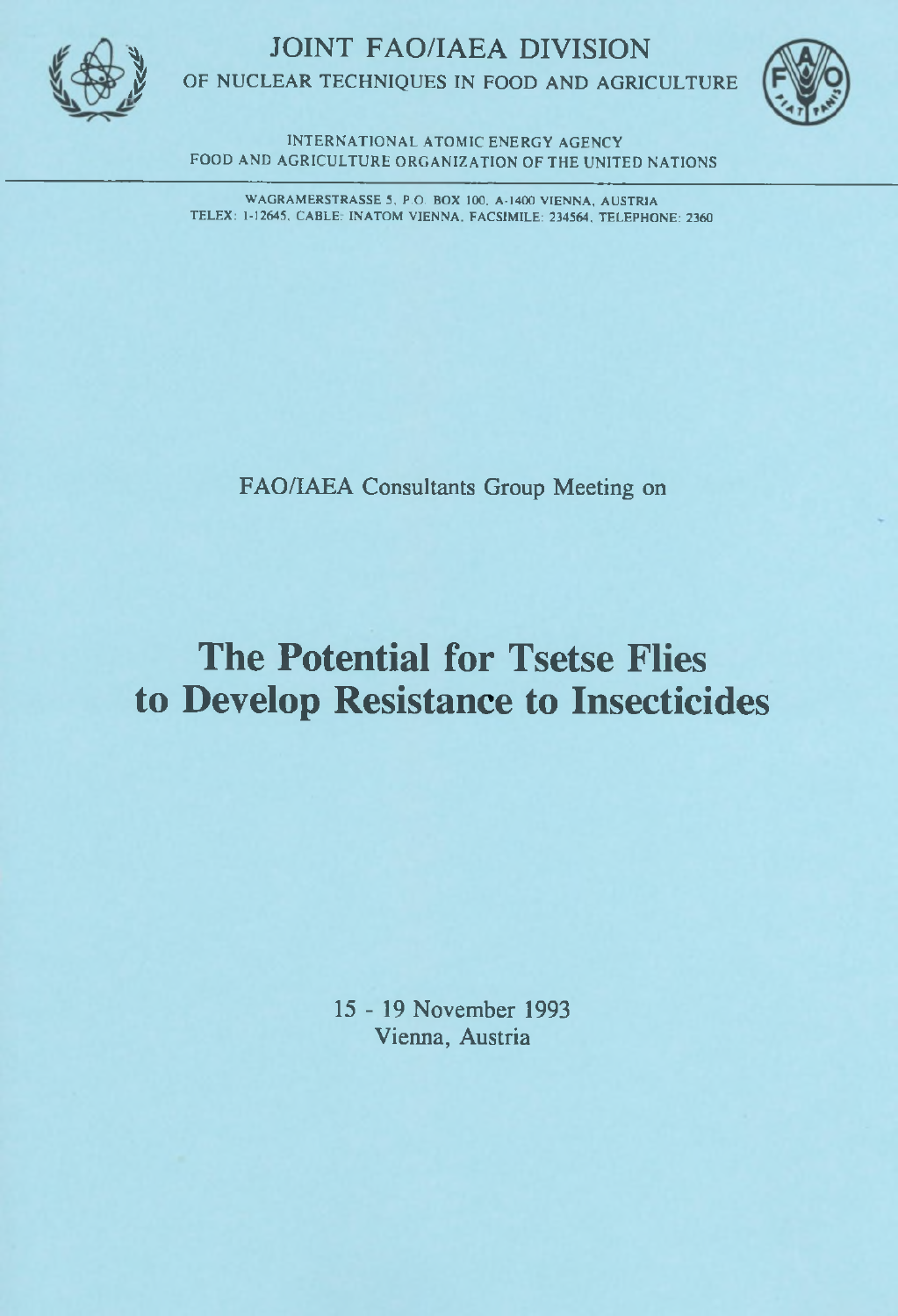



INTERNATIONAL ATOMIC ENERGY AGENCY FOOD AND AGRICULTURE ORGANIZATION OF THE UNITED NATIONS

WAGRAMERSTRASSE 5, P.O. BOX 100, A-1400 VIENNA, AUSTRIA TELEX: 1-12645, CABLE: INATOM VIENNA, FACSIMILE: 234564, TELEPHONE: 2360

FAO/IAEA Consultants Group Meeting on

# The Potential for Tsetse Flies to Develop Resistance to Insecticides

15 - 19 November 1993 Vienna, Austria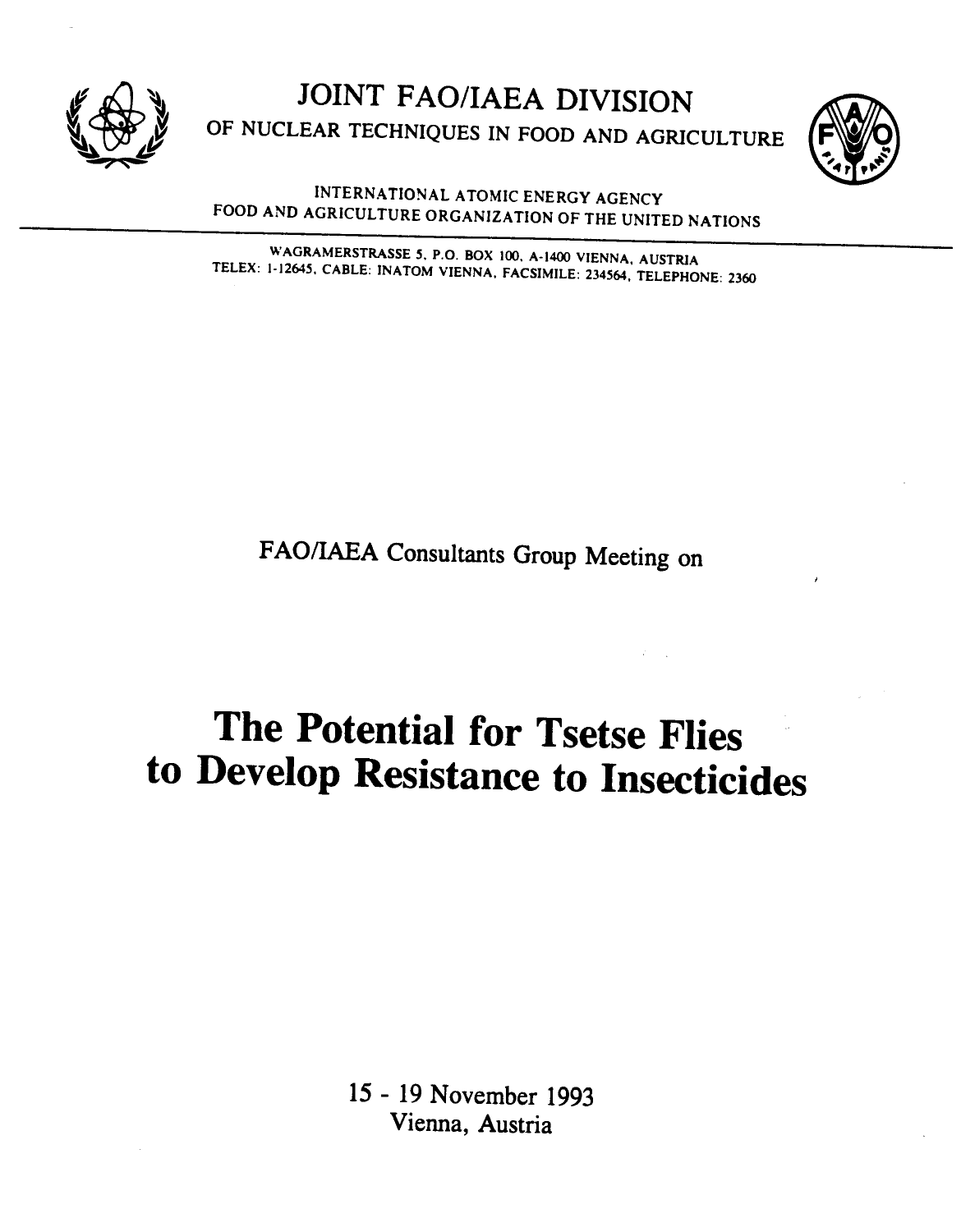## **TABLE OF CONTENTS**

| 1. |                                            |                                                        |  |
|----|--------------------------------------------|--------------------------------------------------------|--|
| 2. |                                            | POTENTIAL FOR RESISTANCE DEVELOPMENT 2                 |  |
|    | 2.1                                        | Do Insecticide-resistant Tsetse Flies Already Exist? 2 |  |
|    | 2.2                                        | Will Resistance Be Selected in Tsetse Populations?  3  |  |
|    | 2.3                                        | Physiological vs. Behavioural Resistance  4            |  |
|    | 2.4                                        |                                                        |  |
| 3. | DETECTION, MONITORING AND CHARACTERIZATION |                                                        |  |
|    |                                            |                                                        |  |
|    | 3.0.1                                      |                                                        |  |
|    | 3.1.                                       |                                                        |  |
|    |                                            |                                                        |  |
|    | 3.2.                                       |                                                        |  |
|    | 3.2.1                                      |                                                        |  |
|    | 3.3                                        |                                                        |  |
|    | 3.3.1                                      |                                                        |  |
| 5. | 3.4                                        |                                                        |  |
|    | 3.4.1                                      | 10                                                     |  |
|    | 3.5                                        | 10                                                     |  |
| 4. | SELECTION OF RESISTANT STRAINS<br>10       |                                                        |  |
|    | 4.1                                        | 11                                                     |  |
|    |                                            | PREVENTION AND MANAGEMENT OF RESISTANCE                |  |
|    | 5.1                                        | 12                                                     |  |
|    |                                            | 13                                                     |  |
|    |                                            | 14                                                     |  |
|    |                                            | 14                                                     |  |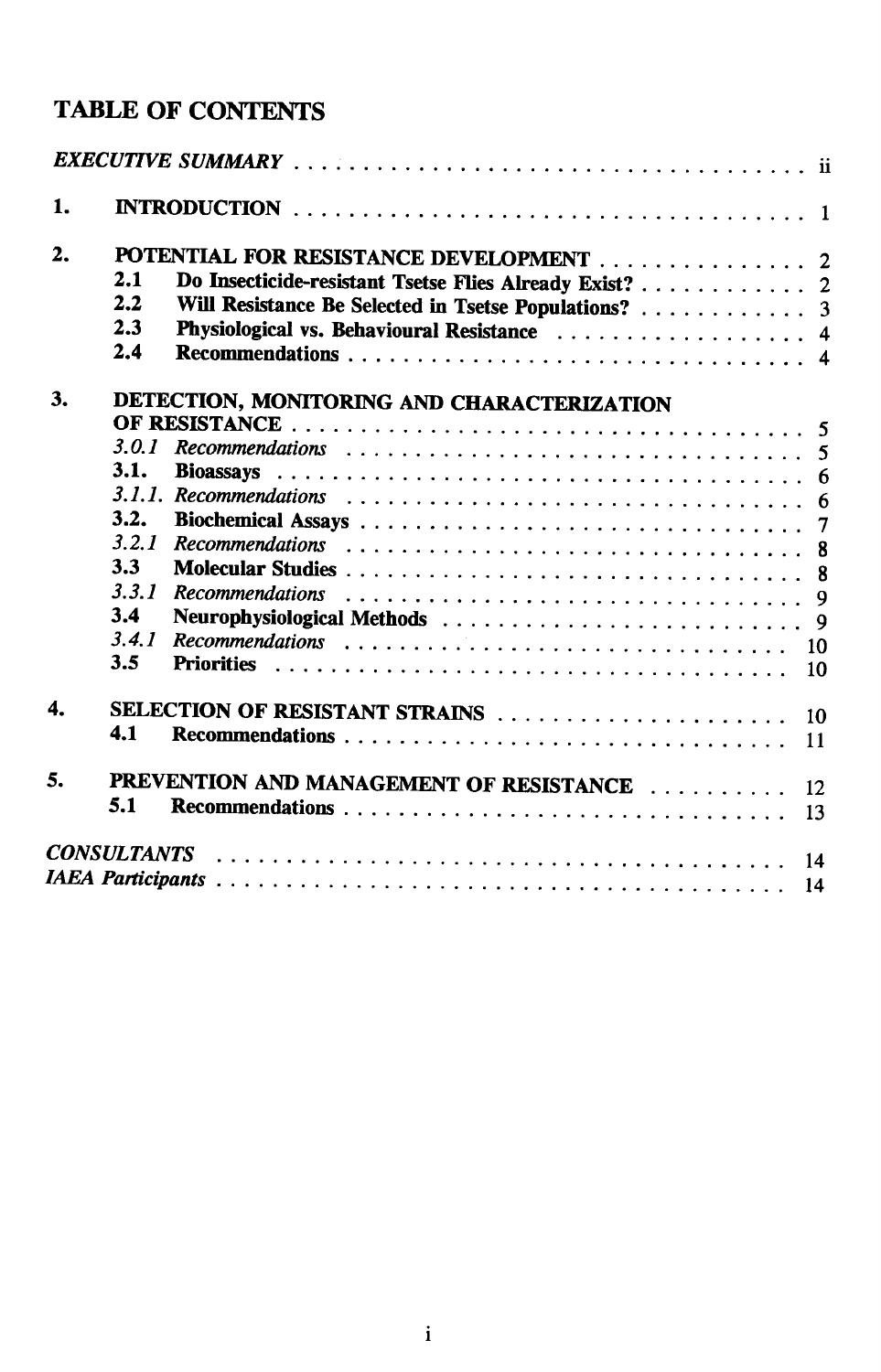#### EXECUTIVE SUMMARY

Chemical insecticides are playing an increasingly important role in control of tsetse flies (Glossina spp), vectors of human and animal trypanosomiasis in large regions of Africa. Although insecticide resistance has not yet been reported in tsetse, there is no cause for complacency regarding its occurrence in the future. As new reports of insecticide resistance in other disease vectors and agronomic pests continue to accumulate at a rapid rate, it is increasingly clear that no comprehensive approach to tsetse control can afford to ignore the potential resistance problem, as the loss of insecticides from the limited set of options for control would be disastrous. It is likely that one or more of the pyrethroid resistance mechanisms already known from several other species of Díptera will manifest itself in tsetse, in response to the increased selection engendered by the wider adoption of deltamethrin-treated targets in tsetse control at the local level and in eradication efforts. Also, selection for behavioural avoidance of traps and targets could result in decreased control efficiency, although the mechanisms that might cause such behavioural resistance are poorly understood at present.

There is thus an increasingly urgent need for information on the potential for resistance development in tsetse, on accurate and feasible methods for detection, monitoring, and characterization of resistance, on properties of resistant strains, and on appropriate tactics for resistance prevention and management. Because of the extraordinary difficulties in rearing posed by tsetse life history, it is essential that these research efforts get underway<br>immediately. The Consultants Group on the Possibility of Development of Insecticide The Consultants Group on the Possibility of Development of Insecticide Resistance in Tsetse has accordingly prepared this report with a consideration of the present state of knowledge, a discussion of the essential elements of a resistance research program, and specific recommendations.

A summary of the recommendations in the Consultants Report is as follows:

- Collection of information on the scope and intensity of insecticide use in past as well  $\frac{1}{2}$ as future planned control projects, and dissemination of information (to planners, field operatives, and training manuals) on the possibility and consequences of resistance development in tsetse.
- Collection of baseline information on current levels of insecticide susceptibility in tsetse, focusing initially on pyrethroids, and incorporating all relevant approaches including bioassay (especially development of discriminating doses), activity assays for detoxifying enzymes, isolation and characterization of genes potentially encoding insecticide resistance, and neurophysiological measurements of nervous system sensitivity to pyrethroids.
- Development of laboratory-selected pyrethroid-resistant strains of tsetse.
- Consideration and evaluation of the resistance-delaying or resistance-management benefits of alternative strategies of tsetse control or eradication, especially with regard to inclusion of other compounds to reduce the dependency on pyrethroids.

Each recommendation is discussed in more detail in the Report. The Consultants Group urges its wide dissemination and consideration by all involved in programs of tsetse control and eradication, and by agencies and funding bodies with an interest in science in the service of sustainable development in Africa.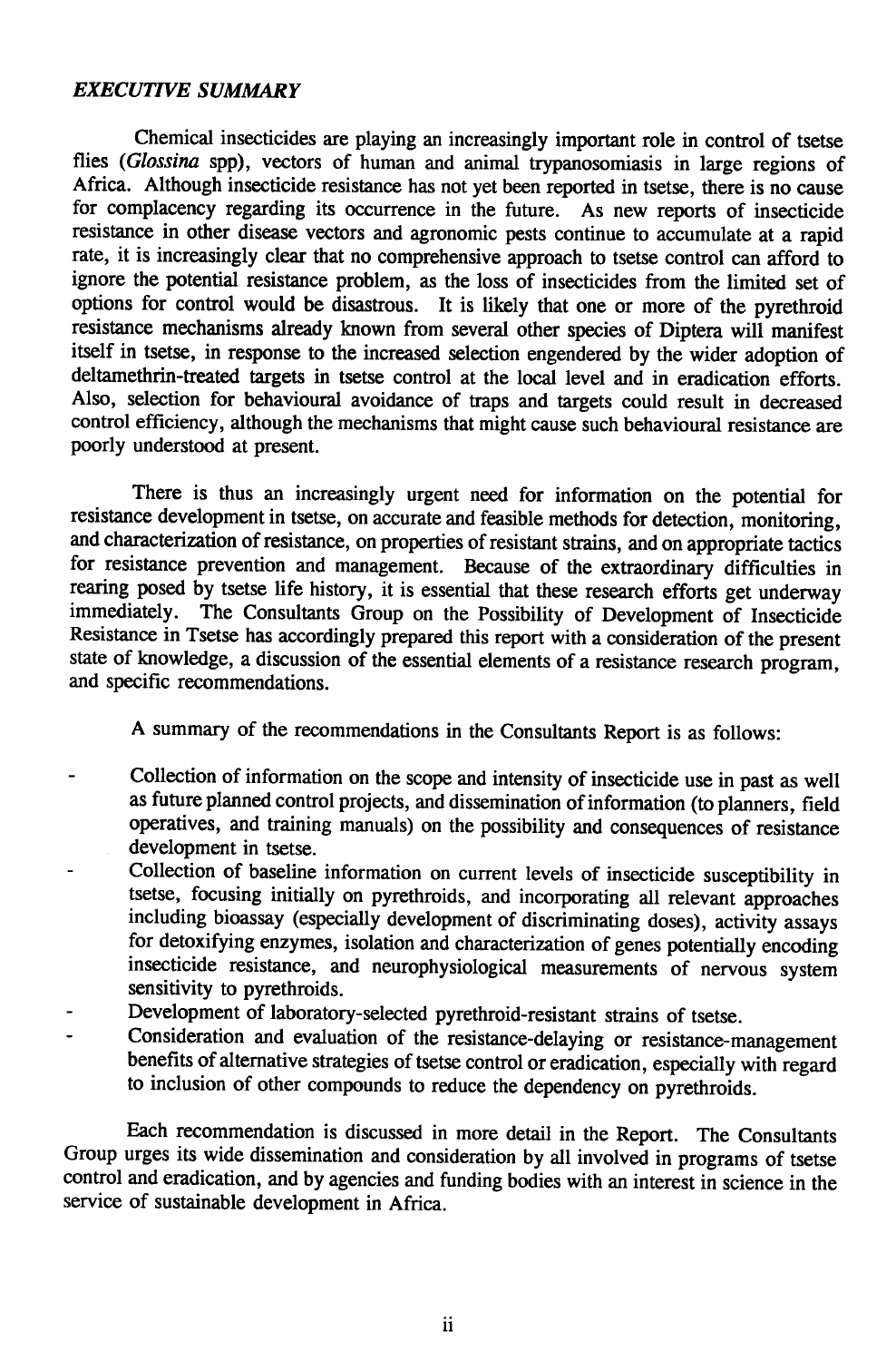### 1. INTRODUCTION

The ability of pest populations to develop resistance to pesticides presents increasingly greater difficulties in the protection of man, animals and crops from pest attack. Of more than 500 species of insects that have evolved populations resistant to one or more classes of insecticides, at least 177 are Diptera, and many are pests of man and animals and vectors of disease, including malaria, filariasis, yellow fever, dengue and others. Several of these insects are now able to resist insecticides in each of the major chemical classes, namely organochlorines (DDT and cyclodienes), organophosphates, carbamates and pyrethroids.

A major constraint towards achieving appropriate levels of animal production in Sub-Saharan Africa is the presence of tsetse  $\vec{H}y$  (Glossina spp.) and the disease it transmits to domestic animals and man. Thirtyseven African countries are tsetse infested and the majority have rated the need for control of Animal African Trypanosomiasis (AAT) as a high priority in their development programmes. The main techniques to combat AAT have been the control of tsetse Яу populations through the use of insecticides on cattle or on baited artificial "targets" and traps, and the administration of trypanocidal drugs to livestock. The use of drugs in an *ad hoc* and uncontrolled manner has led to the development of drug resistance in the trypanosome parasites.

The control of the tsetse fly has come to rely increasingly on pyrethroid insecticides because of their outstanding efficacy. Pyrethroids are currently used in Africa on livestock as "pour-on" treatments for the control of tsetse, ticks and other ectoparasites. They are also used in homes on "coils" and similar devices for pest fumigation and on bed nets against mosquitoes. Additionally, pyrethroids are finding increasing use in agriculture, especially on cotton and other crops.

Under such increased use of insecticides there is serious concern regarding the prospects of development of resistance to pyrethroids by Glossina. Such resistance, occurring where the disease organism is also resistant to drugs, would have dire consequences. In view of these concerns, a Consultants' Group was convened in Vienna, from 15 to 19 November 1993 and charged with the following responsibilities:

- a) To advise on the potential of tsetse Hies to develop resistance to the insecticides and attractants presently used.
- b) To suggest procedures for detecting, monitoring and characterizing any resistance that does arise.
- c) To recommend broad measures for the prevention and management of resistance.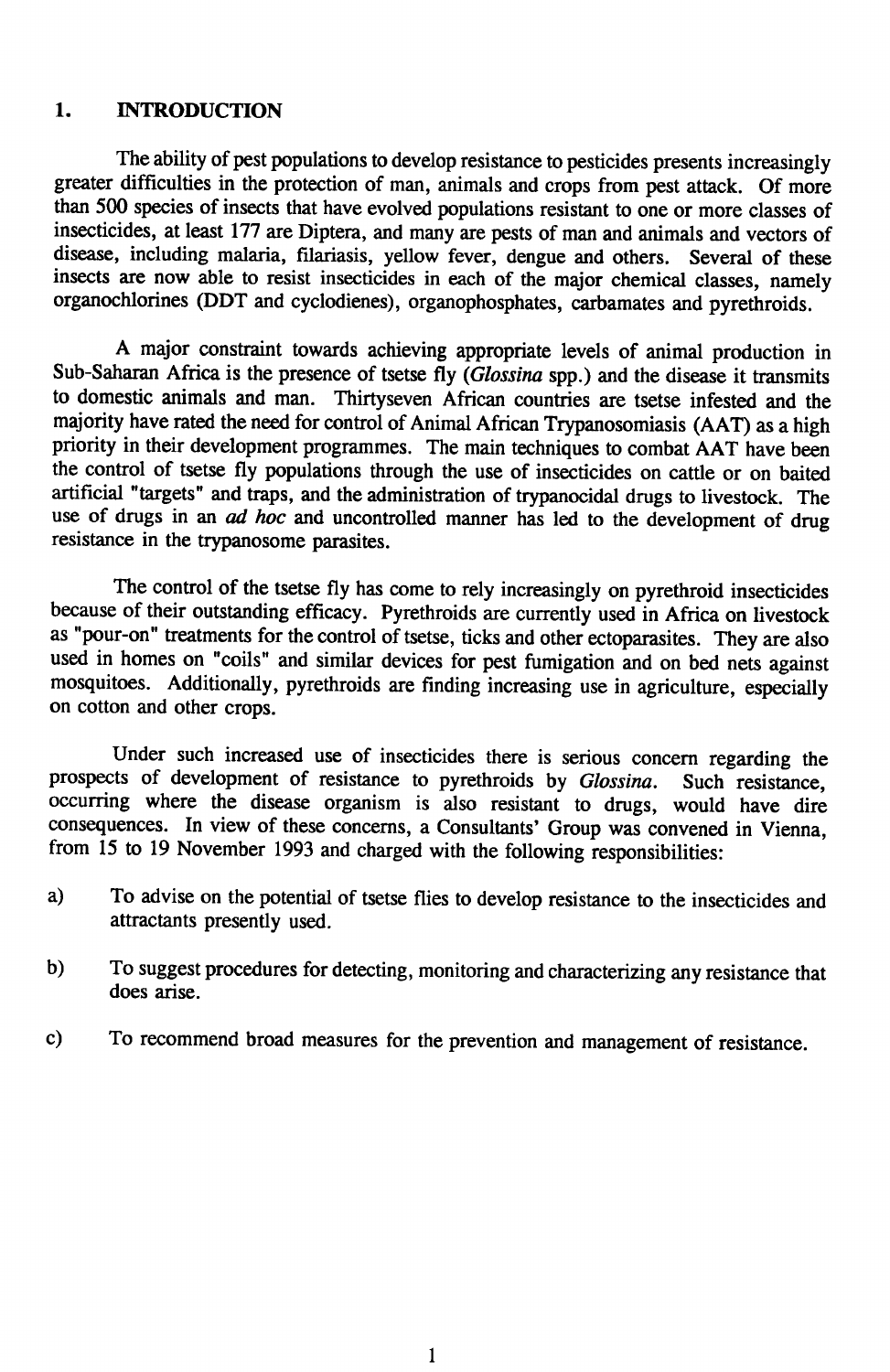### 2. POTENTIAL FOR RESISTANCE DEVELOPMENT

Insecticide resistance is a pre-adaptive trait conferred by alleles arising through recurrent mutation in individual insects. Since these alleles confer no obvious advantage to their carriers in the absence of insecticide exposure, they are likely to remain at undetectably low frequencies in untreated populations. Under selection with insecticides, however, the proportion of resistant individuals can increase rapidly and, if unchecked, generate populations that are no longer controlled adequately with the selecting agent or related toxins. Hence when assessing resistance risks pertaining to tsetse flies, two distinct questions must be addressed: (i) what is the likelihood of individual tsetse Hies already possessing genes for resistance, to pyrethroids in particular?; and (ii) what are the prospects of such genes being selected to frequencies that impair control of ñeld populations?

## 2.1 Do Insecticide-resistant Tsetse Flies Aiready Exist?

Pyrethroid resistance is now widespread amongst insect pests, and the mechanisms responsible are becoming increasingly well understood at the genetic, biochemical and molecular levels. Four types of mechanism have been implicated so far:

- a) Reduced cuticular penetration, whereby physical and/or biochemical modifications of the cuticle restrict or delay the transport of insecticide into the haemolymph. This is generally considered a minor resistance factor per se, but may considerably enhance the effect of metabolic or target-site insensitivity mechanisms.
- b) Qualitative or quantitative changes in non-specific esterases, improving their capability to cleave or sequester pyrethroid molecules.
- c) Enhanced detoxification of pyrethroids by mono-oxygenases, especially the Cytochrome  $P_{450}$ S.
- d) Nerve insensitivity is most likely due to structural changes in an axonic sodium channel protein, the target site of pyrethroids and DDT. In houseflies this mechanism is referred to as knockdown resistance or Kdr. It appears invariably to confer cross-resistance to DDT. Kdr appears to be particularly effective against certain pyrethroid esters such as deltamethrin, although it confers substantial resistance to all commercially available pyrethroids.

All four types of mechanism have been documented, singly or in combination, in several species of Diptera. They also occur in more distantly-related agricultural and public-health insect pests. Equivalent mutants undoubtedly occur in Glossina spp., providing the raw material on which selection can operate. They may, however, occur more rarely than in other Diptera due to the comparatively low size of tsetse populations.

Nerve insensitivity appears particularly characteristic of Diptera, having been identified with reasonable certainty in houseñies, hom-flies and mosquitoes. It perhaps poses the greatest threat to tsetse control centered on the use of deltamethrin. It would nonetheless be very unwise to underestimate the potential role of metabolic factors in any pyrethroid resistance that might arise.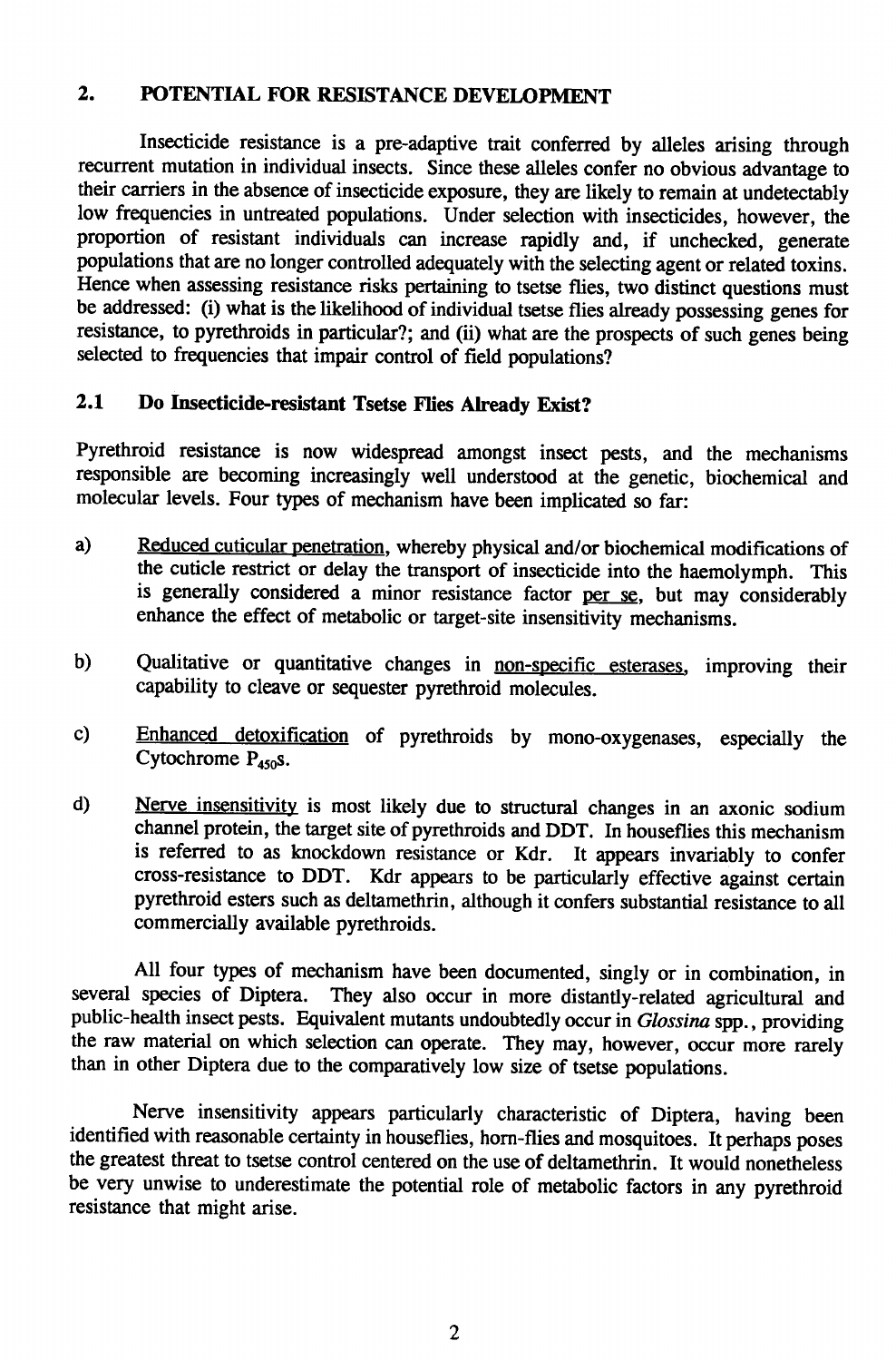## 2.2 WiH Resistance Be Selected in Tsetse Populations?

Whether and how quickly such pre-existing genes are selected by insecticides to damaging frequencies is still impossible to forecast accurately. From theoretical and experimental studies it is known that the effectiveness of selection depends on a large array of factors relating to the genetic and ecological properties of pest populations, and the nature of insecticide applications. Genetic factors including the frequency, potency and dominance of resistance genes are still unknown for tsetse ñies. They can, however, be investigated before resistance becomes well established using approaches outlined and advocated later in this report. Ecological characteristics of Glossina spp. have received much attention from a pest control standpoint, but some with a crucial bearing on resistance development such as dispersal rates, and the proportion of insects exposed to control treatments require further clarification. Treatment parameters are of course fully controllable and well deñned; these at present provide the only reliable basis for anticipating the selection pressure imposed by different control practices.

The diversity of these practices against different species and in different areas precludes any generalization of resistance risks over the tsetse belt as a whole. Where insecticide usage is still very localized and/or intermittent, the threat of resistance is undoubtedly still minimal. However, our unanimous view is that recent trends in tsetse control  $\overline{do}$  give cause for concern by creating conditions conducive to the selection of resistant populations in some areas. This is based on four lines of reasoning:

- a) The overall use of insecticides in impregnated targets or as pour-on treatments for livestock, whether as a control measure per se or as a precursor to eradication attempts using the Sterile Insect Technique (SIT), has increased markedly for some species in certain regions. This trend seems set to continue for the foreseeable future.
- b) Insecticidal control of tsetse is now almost entirely reliant on a single chemical deltamethrin - with a proven ability to discriminate very effectively between susceptible and resistant (especially nerve insensitivity) genotypes in other insects. This will probably be the case in tsetse as well.
- c) Some recent reports suggest that levels of tsetse control (population suppression) being achieved with deltamethrin are extremely high ( $>99\%$ ), leading (temporarily at least) to the virtual elimination of susceptible genotypes from substantial areas.
- d) Ongoing attempts to increase the persistence of deposits on cloth targets using UV absorbers, oils to improve rain-fastness, etc., appear destined to extend the efñcacy of deltamethrin, and hence the period over which selection for resistance could potentially occur. Whether or not this development will promote resistance is still uncertain, since by reducing the occurrence of aged deposits it could help maintain insecticide concentrations that even resistant genotypes (heterozygotes especially) are capable of surviving. Resolving this issue requires detailed experimentation, ideally with access to a pyrethroid-resistant population generated through laboratory selection if necessary (see later).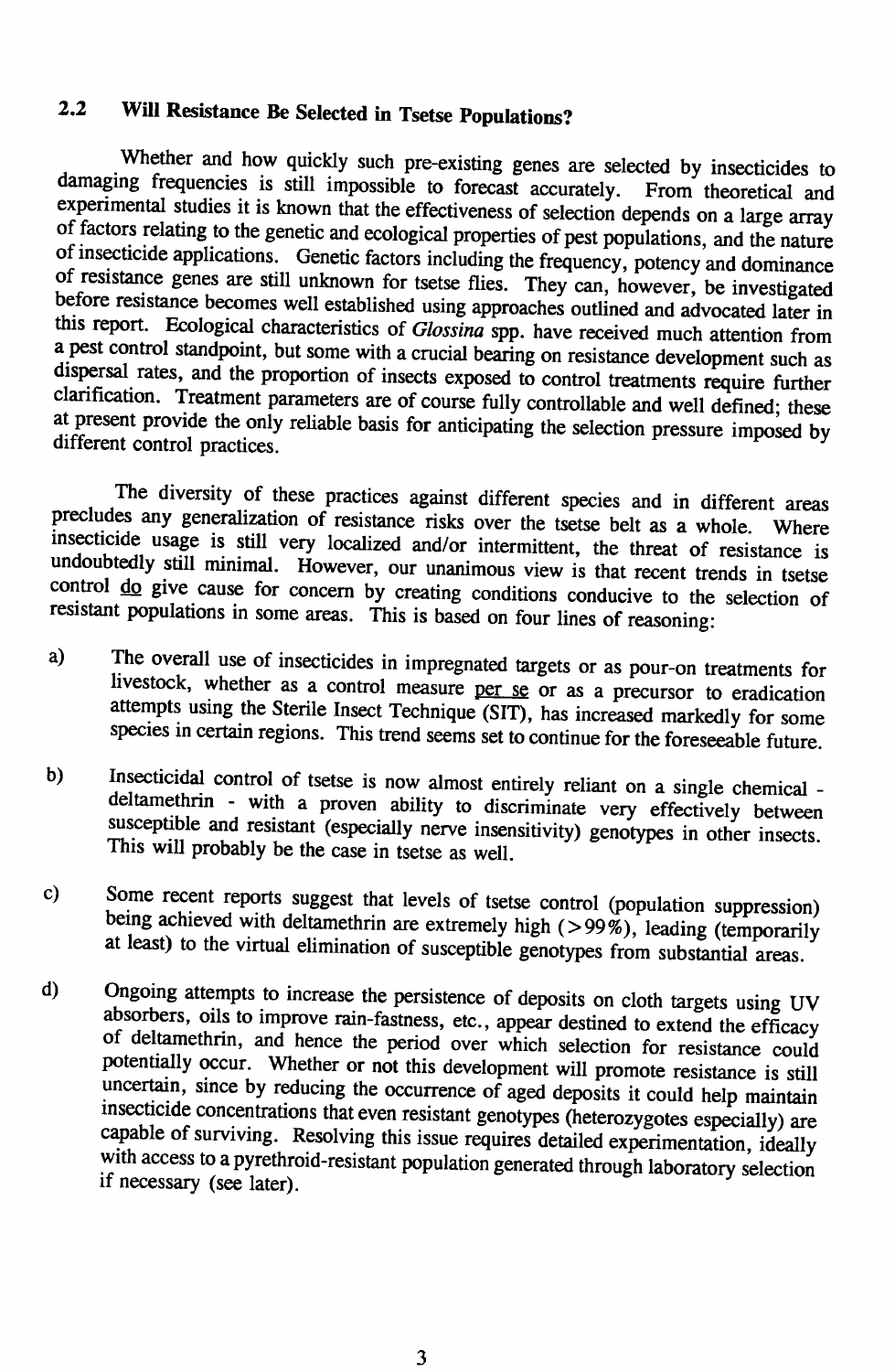Collectively, these developments emphasize that the risk of resistance evolving in Glossina spp. can no longer be ignored, and that measures to address this threat should be an important consideration in all future control operations. A first step is unquestionably to establish and implement techniques to obtain baseline response data for relevant insecticides, and for monitoring changes in tolerance of the most intensively-exposed species. Approaches to achieving this within the constraints imposed by tsetse biology are covered in the following section.

#### 2.3 Physiological vs. Behavioural Resistance

An assumption made throughout this report is that any resistance mechanism(s) selected in tsetse flies will be of a conventional "physiological" nature, i.e. involving biochemical or physiological processes that improve an insect's ability to withstand uptake of insecticides. This is justified in that such resistance accounts for the great majority of cases of insects adapting to and resisting control by insecticides, and is the easiest to investigate using standard bioassay, biochemical and genetic techniques. We recognize, however, that the deployment of insecticides in conjunction with attractants - particularly on impregnated targets - also provides scope for the evolution of behavioural traits enabling insects to avoid or reduce contact with insecticide deposits. Cues promoting such avoidance behaviour could be the shape or colour of targets, various odour attractants (octanol, phenols derived from bovine urine etc.), components of the insecticide formulation or even repellent or irritant properties of the toxin itself. This is a controversial subject, and one requiring specialized techniques dependent on the species involved and unfamiliar to most resistance<br>researchers. Biologists involved in evaluating these attractants would be best placed to Biologists involved in evaluating these attractants would be best placed to advise on the likelihood of behavioural resistance, and on appropriate techniques for documenting its occurrence.

#### 2.4 Recommendations

- 1. Tsetse workers, field operatives, and agencies supporting control programmes must be alerted to the possibility of resistance developing, particularly in areas where the use of insecticides is most intensive.
- 2. Basic information on the development and possible impact of resistance should be included in manuals and training courses for biologists and field operatives in the relevant countries.
- 3. Available information on the scale of insecticide use must be collated to identify possible resistance "hotspots".
- 4. Specialists in tsetse behaviour should be consulted regarding the possibility of behavioural resistance, and approaches for investigating its occurrence. Any reports, however anecdotal, of tsetse ñies becoming less attracted to targets deserve attention in this respect and should be followed up whenever possible.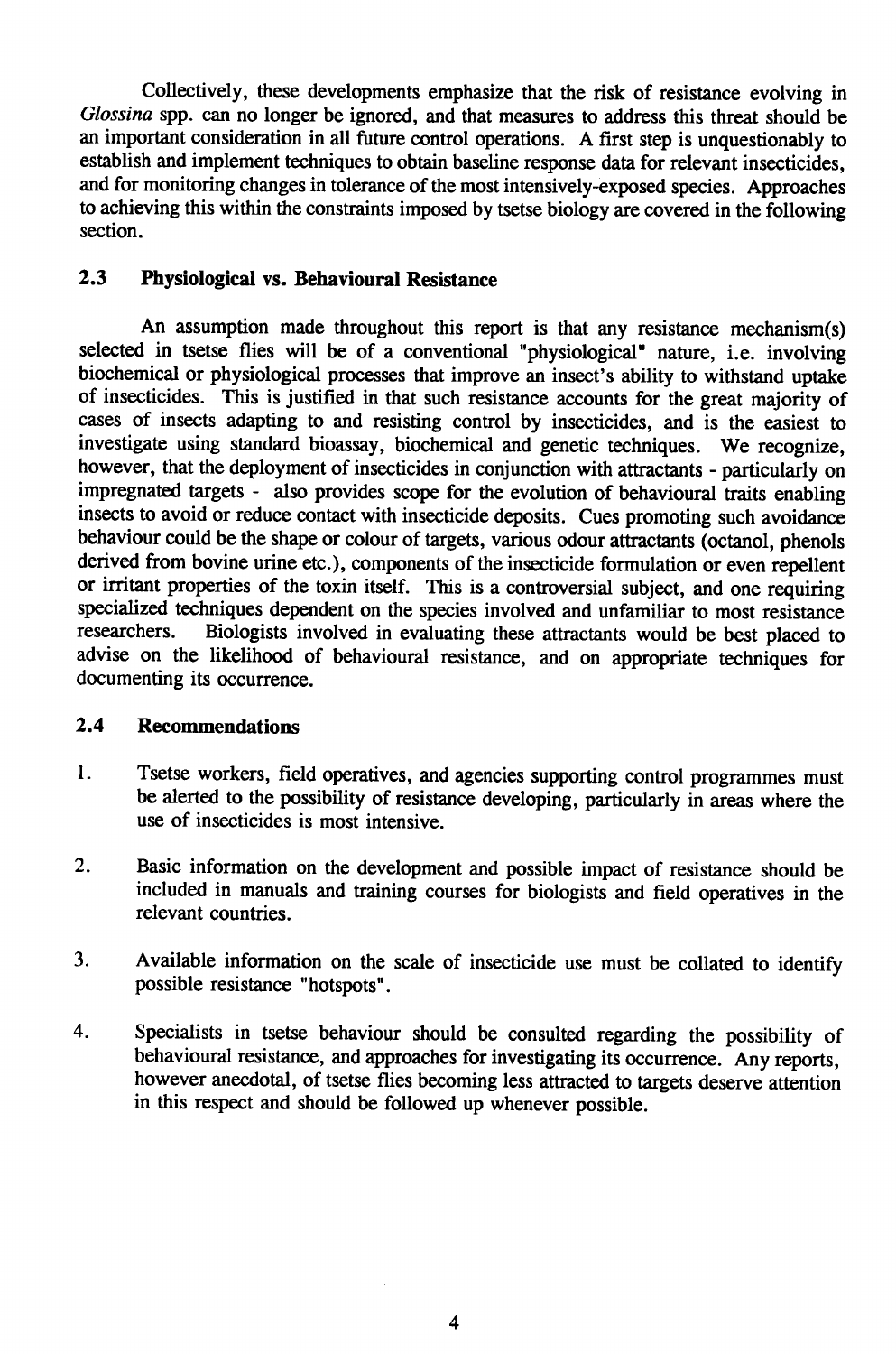#### 3. DETECTION, MONITORING AND CHARACTERIZATION OF RESISTANCE

Many methods for resistance detection, monitoring and characterization have been extensively developed and applied to a range of insect pests over the last decade. Some of these methods allow the generation of large amounts of information from small numbers of insects and may be suited for development for use in tsetse. However it should be stressed that if the objective of the programme is early detection of resistance when the genes are rare, there is no substitute for analyzing a large number of insects no matter what type of methodology is used.

Very little baseline data for resistance detection in tsetse is available using any methodology. Before a resistance monitoring or management strategy can be implemented, methodologies must be developed for the insect species concerned and baselines for each methodology for a known susceptible strain need to be determined. These baselines can and should be developed before resistance becomes a field problem, and because of the limited availability of insects for testing in tsetse, an effort should be made initially to identify and develop detection methods that give the maximum amount of useful information with the minimum number of insects. For resistance monitoring it is also important (if comparisons of changes in resistance status are to be made over time) that standard susceptible strains of the different species be established and maintained for use as baselines. These strains should be co-tested as controls in all subsequent determinations of resistance status with all the methodologies.

Priority in starting to develop these methodologies should be firstly as tools for resistance detection and monitoring, then as a system for the characterization of resistance mechanisms.

The biology of tsetse, specifically the reproductive physiology may also be a complication in a number of methodologies, including bioassays and biochemical assays, if field collected insects, which may have been exposed to insecticides, are used. In a number of insects, effects of prior insecticide exposure are avoided by using the F1 generation from the field collected material. With tsetse, where insecticide residues may be transferred from the mother to the larvae this approach may not be practical. The extent of residue transfer, and the longevity of the residues within the parent and larvae in tsetse should be determined.

#### 3.0.1 Recommendations

- Susceptible reference strains should be established for major tsetse species and used  $a)$ to obtain baseline data for all methodologies that are exploited.
- The level of insecticide transfer between mother and larvae should be determined b) after treatment, along with the duration of the residual insecticidal effect in both mother and offspring.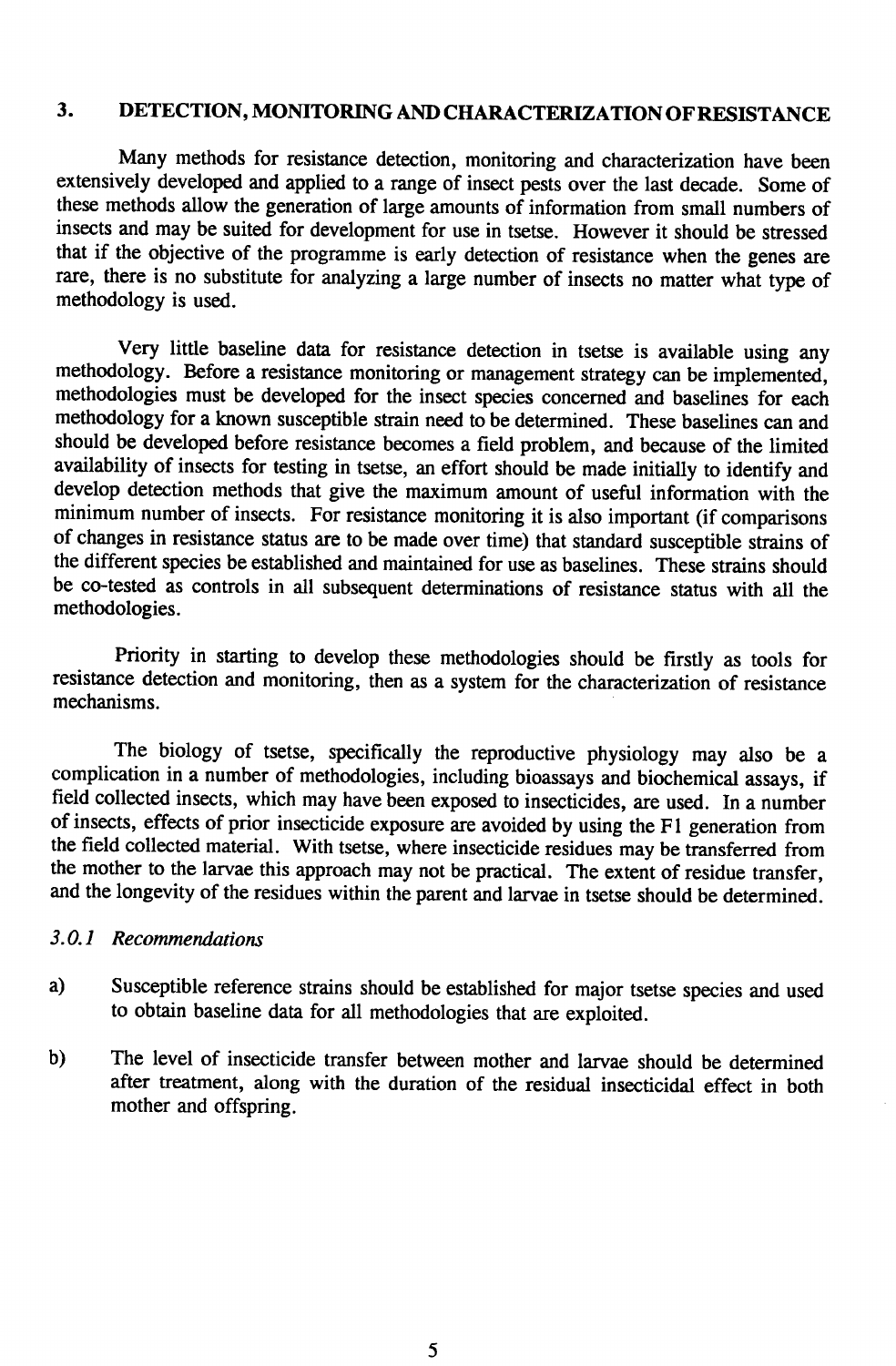#### 3.1 Bioassays

The principle bioassay approach taken to date with tsetse has been to generate logdosage probit-mortality (ldp) lines using topical application of insecticide. This approach requires large numbers of insects to generate accurate lines, and is a relatively insensitive tool for resistance detection and monitoring. A single discriminating dose test for each insecticide would be more appropriate, particularly with the constraint on insect numbers from ñeld collections. The discriminating dose should initially be generated from ldp lines for reference strains and slightly exceed that which kills 100% of the susceptible insects under deñned temperature and humidity conditions. Further ldp lines need only be run thereafter as required, (for example to check the exact changes in LD50 and LD90 when resistance has developed, to generate resistance ratios). As there are changes in insecticide tolerance with age, sex and physiological state of the insects, a separate discriminating dose will need to be determined for males and females, and a uniform age and physiological state should be used throughout. Once accurate discriminating doses are determined these can be used for future screening. Due to the heavy reliance on pyrethroids (particularly Due to the heavy reliance on pyrethroids (particularly deltamethrin) with the impregnated target system of tsetse control, effort in setting the doses should concentrate primarily on two or three pyrethroids and DDT (the latter being included to assist with the diagnosis of nerve insensitivity). Further compounds can then be included at a later date as needed. Topical application is practical when analyzing small numbers of insects, but requires an accurate applicator, which may be a constraint in many African ñeld sites. A tarsal contact toxicity test, as used in mosquitoes, which may be less accurate, but has a lower equipment requirement, may therefore be preferable, for detection and monitoring of resistance in ñeld populations.

Bioassays utilizing a synergist/insecticide mixture, or synergist pre-treatment can be used to get initial indications of underlying pyrethroid resistance mechanisms. For example, mono-oxygenase involvement in pyrethroid resistance can be implicated by applying piperonyl butoxide (PB) in conjunction with the insecticide, while esterase involvement can be implicated by using S,S,S-tributylphosphorotrithioate (TBTP) in a similar manner. Nerve insensitivity can be implicated by exploiting the cross-resistance between pyrethroids and DDT, and by showing no effect on DDT resistance with both FDMC (fluorinated dimethyl carbinol) and PB pre-treatment. These synergists block all other commonly occurring mechanisms of DDT resistance. It is important when using synergist combinations that the susceptible strains are also tested with the same treatment regime, as there is likely to be some synergistic effect even in the susceptibles, that must be discounted when analyzing possible resistant strains.

#### 3.1.1 Recommendations

- a) Discriminating doses must be set for a number of pyrethroids and DDT using either topical application and/or a contact bioassay system for both male and female tsetse flies of standard insecticide susceptible colonies.
- b) Baselines should be set for these susceptible strains for the synergist/insecticide combinations speciñed above, so that these can subsequently be used to give a ñrst indication of the resistance mechanism.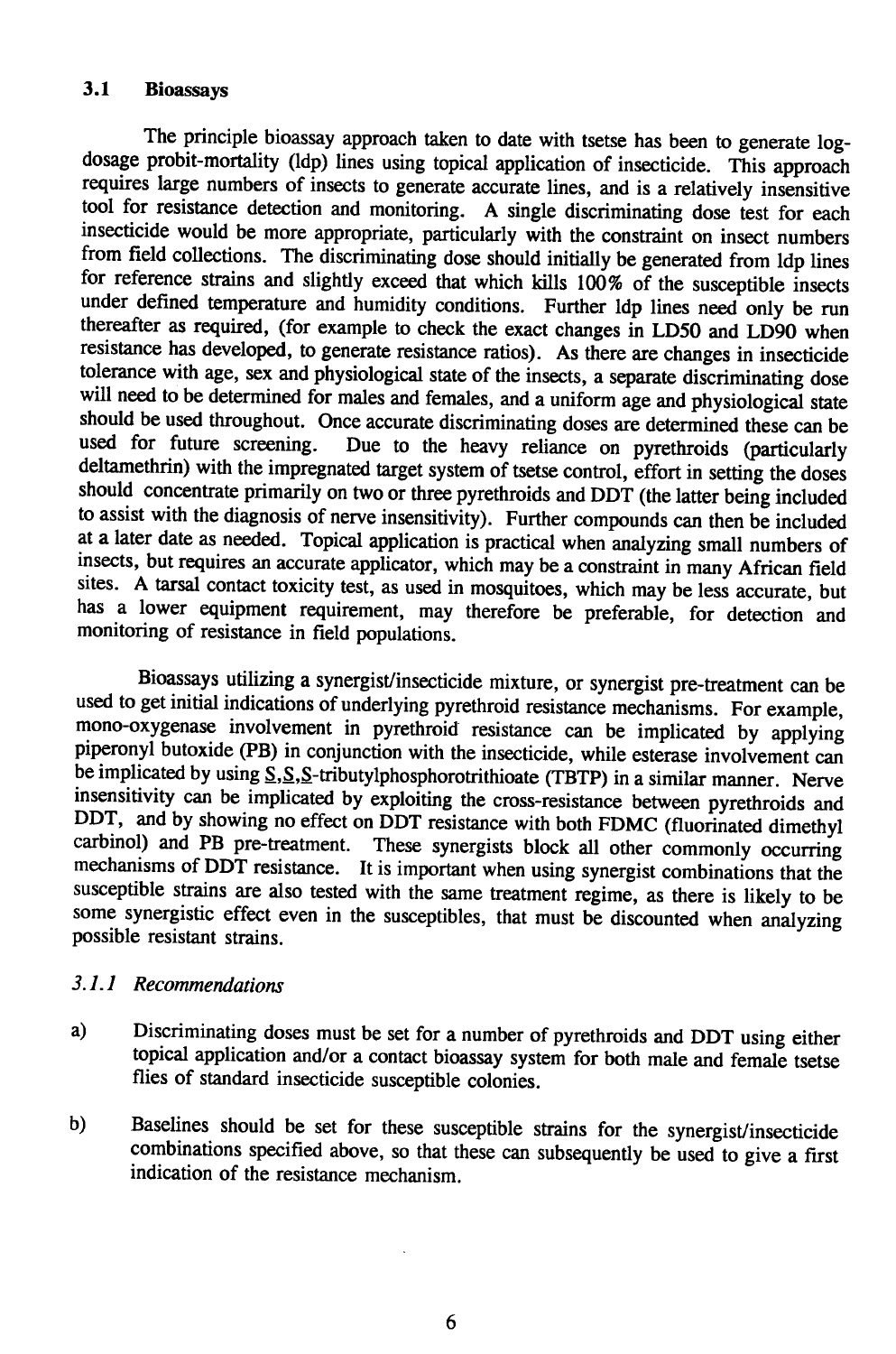## 3.2 Biochemical Assays

A range of biochemical assays are currently available for resistance detection and have been used under both field and laboratory conditions for a range of insects. When primarily concerned with detection of pyrethroid resistance we need to be able to detect all the possible resistance mechanisms already detailed earlier (in Section 2). Hence, although accurate and sensitive assays for the detection of altered acetylcholinesterase and elevated glutathione Stransferase exist, they are irrelevant for pyrethroids, and need to be adapted for tsetse only if a broader range of insecticides (including the organochlorines and organophosphates) is to be covered in resistance studies. Any biochemical assay adopted should work at the level of the individual insect to give the maximum likelihood of resistance detection at an early stage. The biochemical assays currently in use have the advantage over bioassays of being applicable on live and frozen insects, which allows material to be collected and analyzed at a subsequent date in a central laboratory facility. The biochemical assays may be affected by the sex, age and physiological state of the insect, and the influence of such factors should be determined in standard susceptible strains.

#### a) Esterases

Detection of quantitative increases in esterase activity is straightforward using artificial substrates in either a ñlter paper assay or a microtitre plate assay. These assays, however, detect only an increase in overall esterase activity and a positive result still needs to be linked to pyrethroid resistance. Elevated esterase activity in the aphid  $(Myzus)$ persicae), due to the E4 or FE4 enzymes, confers both pyrethroid and organophosphate resistance, while that in *Culex* mosquitoes conferred by either the "A" and/or "B" series enzymes gives organophosphate resistance only. Furthermore this approach will probably not detect resistance associated with esterases which are qualitatively but not quantitatively changed, such as occur in houseflies and anopheline mosquitoes. The latter must be detected using electrophoretic methods, or implicated through synergist and metabolism studies. Electrophoretic methods are applicable on whole or fragments of individual insects and would be practical for small numbers of insects. A range of esterases involved in resistance have already been characterized electrophoretically in several insect species. Where homology occurs between these esterases and the tsetse esterases, the development of detection systems could be accelerated by the use of information and material already available on these esterases. Antisera are available for the "A" and "B" esterases of *Culex* and the E4 esterase of aphids. The antisera can be used as a field-based assay to quantify specific esterase levels by a microtitre plate assay. The cross-reactivity of esterases within tsetse species to these antisera should be determined, with a view to using them in a similar assay. Alternatively, one approach to produce antisera specific to tsetse esterases could be through gene  $\epsilon$  expression.

#### b) Oxidases

The possibility of using an enzyme-based microtitre plate assay for the quantification of mono-oxygenase activity exists. However, the efficacy of this will depend on the normal baseline activity in the tsetse fly, which is currently unknown. A simpler test for a crude measure of mono-oxygenase activity is the bioassay with synergist (PB) pretreatment.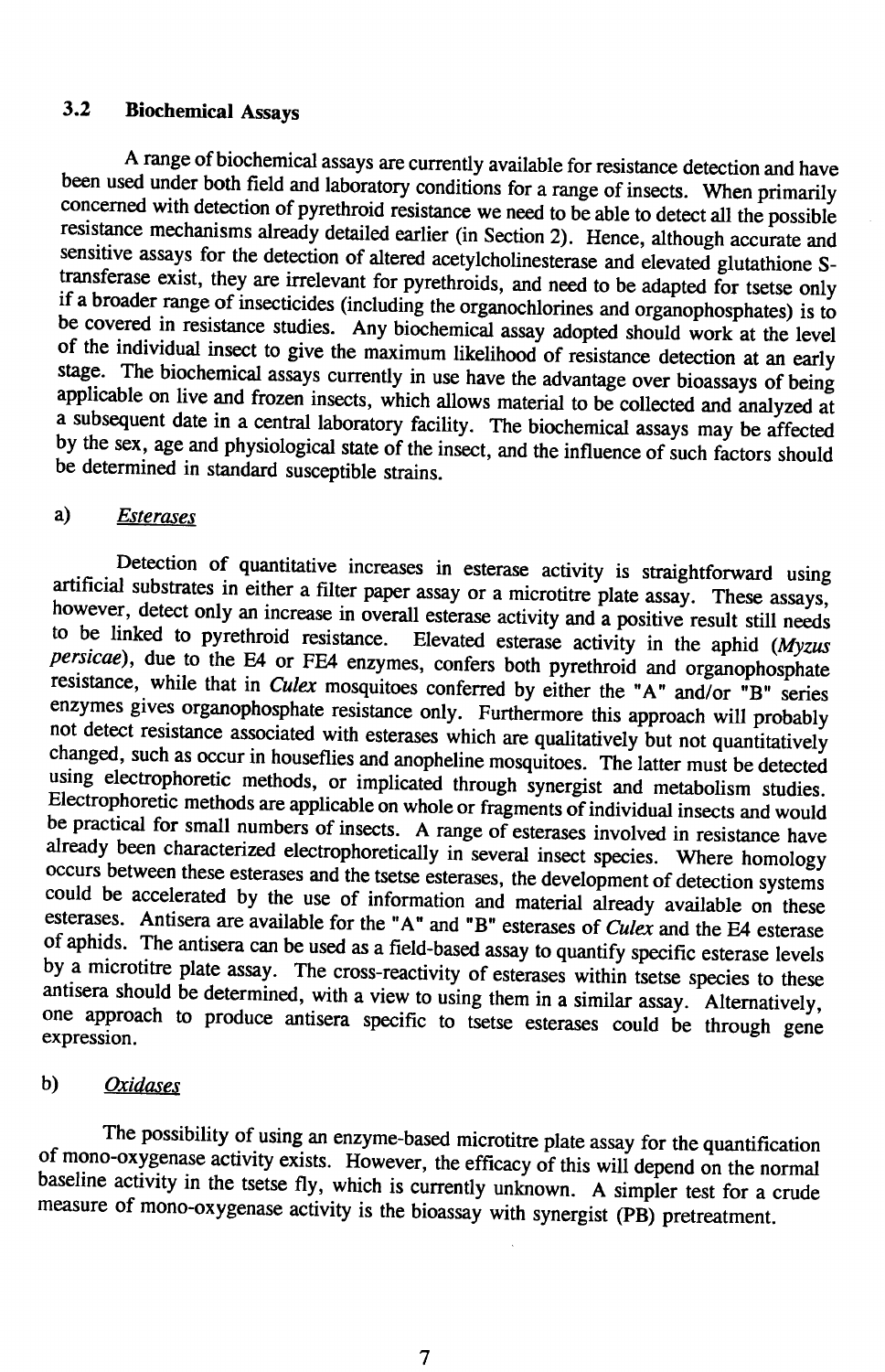#### $c)$ Nerve Insensitivity

No simple biochemical method exists for detection of this type of resistance mechanism, and neurophysiological or molecular approaches are required for its direct detection.

#### 3.2.1 Recommendations

- $a)$ The baseline esterase activity levels in individuals from standard tsetse strains should be determined biochemically and the electrophoretic patterns in these and other field populations should be checked to determine the current level of isozyme variation within and between strains, so that new resistance-associated variants can be rapidly detected.
- b) Western blots of tsetse homogenate against antisera to known resistance-associated esterases should be done. A strong cross-reactivity would suggest that cloning the relevant tsetse esterases by homology would be practical.
- Baseline mono-oxygenase levels in individuals of the standard susceptible strains c) should be determined. If the levels are sufficiently high in the susceptible insects, attempts could then be made to develop a microtitre plate-based assay to detect activity levels in single insects.

#### $3.3$ **Molecular Studies**

Several genes responsible for insecticide resistance mechanisms have been already cloned from various Diptera. They include:

- a) genes encoding proteins which act as insecticide targets such as:
- acetylcholinesterase from Drosophila melanogaster, housefly and A. stephensi;  $\blacksquare$
- sodium channel genes from D. melanogaster;
- chloride channel pore integral to the GABA receptor from D. melanogaster and  $\overline{a}$ A. aegypti.
- b) genes encoding detoxifying enzymes such as:
- esterase genes from C. pipiens mosquitoes;
- glutathione transferases from houseflies and mosquitoes;
- mono-oxygenases from houseflies.

Many other genes are in the process of being characterized and will become progressively available.

Many regulatory and structural DNA sequences are probably sufficiently conserved within Diptera so that genes already cloned and sequenced may be valuable in isolating similar genes from the tsetse genome. A number of genes potentially responsible for insecticide resistance in tsetse fly could be isolated in advance, using current information from other Diptera. Furthermore, when a gene has been isolated from one tsetse species, it should be relatively easy to isolate the corresponding genes in other related species.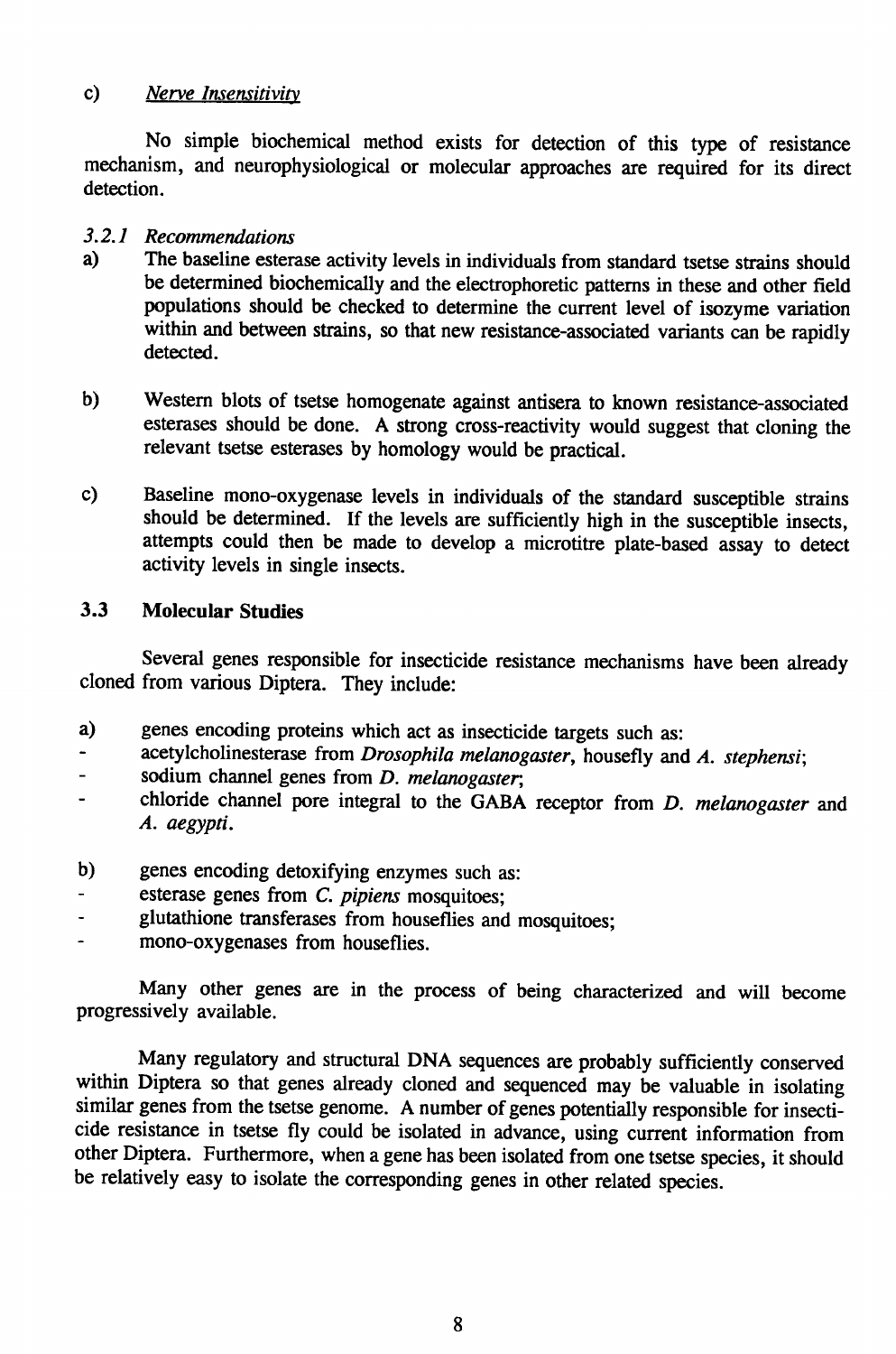#### 3.3.1 Recommendations

- a) Genes potentially responsible for insecticide resistance in tsetse fly could be isolated: from tsetse genomic DNA and cDNA libraries screened by heterologous hybridizations using as probes genes previously cloned from other species;
- directly, from polymerase chain reaction (PCR)-amplified tsetse genomic DNA and RNA, using primers designed from relatively conserved homologous sequences.

Genes possibly involved in pyrethroid resistance should receive priority.

The tsetse genes cloned in this way should be sequenced in order to identify the coding and regulatory sequences which may be involved in. The isolated genes may also be useful as probes to define a number of characteristics in tsetse flies from natural populations. These include:

- the RFLP polymorphisms of each locus, or eventually of specific gene regions, such as those encoding insecticide target sites;
- the level of DNA amplification by a quantitative dot-blot hybridization assay; and
- the level of mRNA expression, by a dot-blot assay, in order to detect more efficient transcription of resistance genes, resulting from a gene amplification event or from enhanced transcription.

b) Broad genetic studies of the tsetse genome will yield tools that can facilitate future identification of resistance mechanisms. This work would aim to improve isolation strategies of genes which have potential for conferring insecticide resistance, once they have been identified by biochemical approaches. To aid in this type of genetic approach for tsetse fly we need:

- the construction of a genetic map, through determination of linkage groups each having several markers;
- use of RAPD analysis;
- availability of molecular markers such as microsatellites; and  $\overline{\phantom{0}}$
- a polytene chromosome map.

#### 3.4 Neurophysiologica! Methods

These methods are applicable for use on individual insects and can detect unambiguously the presence of a nerve insensitivity mechanism. However, differentiation between resistant allelic forms, for example kdr and super-kdr in houseflies, is more challenging with this method. This approach for tsetse could be developed for either larvae or adults, and different nerves e.g. the ventral nerve cord of the larvae or the dorsal flight muscle of the adult, could be used. With this method it is practical to analyze only small numbers of insects. The disadvantage of this approach is the complexity of the equipment required plus a high level of skill and manual dexterity in isolating and infusing the nerve preparations. A more simplistic "single leg" assay which does not require nerve dissection has been used in *Aedes* mosquitoes. The appropriateness of this assay for tsetse could be determined, although in the assay development phase this would need to be compared to more traditional nerve preparations. This method is not advocated as a field monitoring tool, and is currently practical in only a small number of laboratories worldwide, but should be used to validate full scale molecular characterization of suspected resistant variants of the sodium channel protein in tsetse. In the long term, a molecular approach to field monitoring for Kdr-type resistance may be both practical and accurate.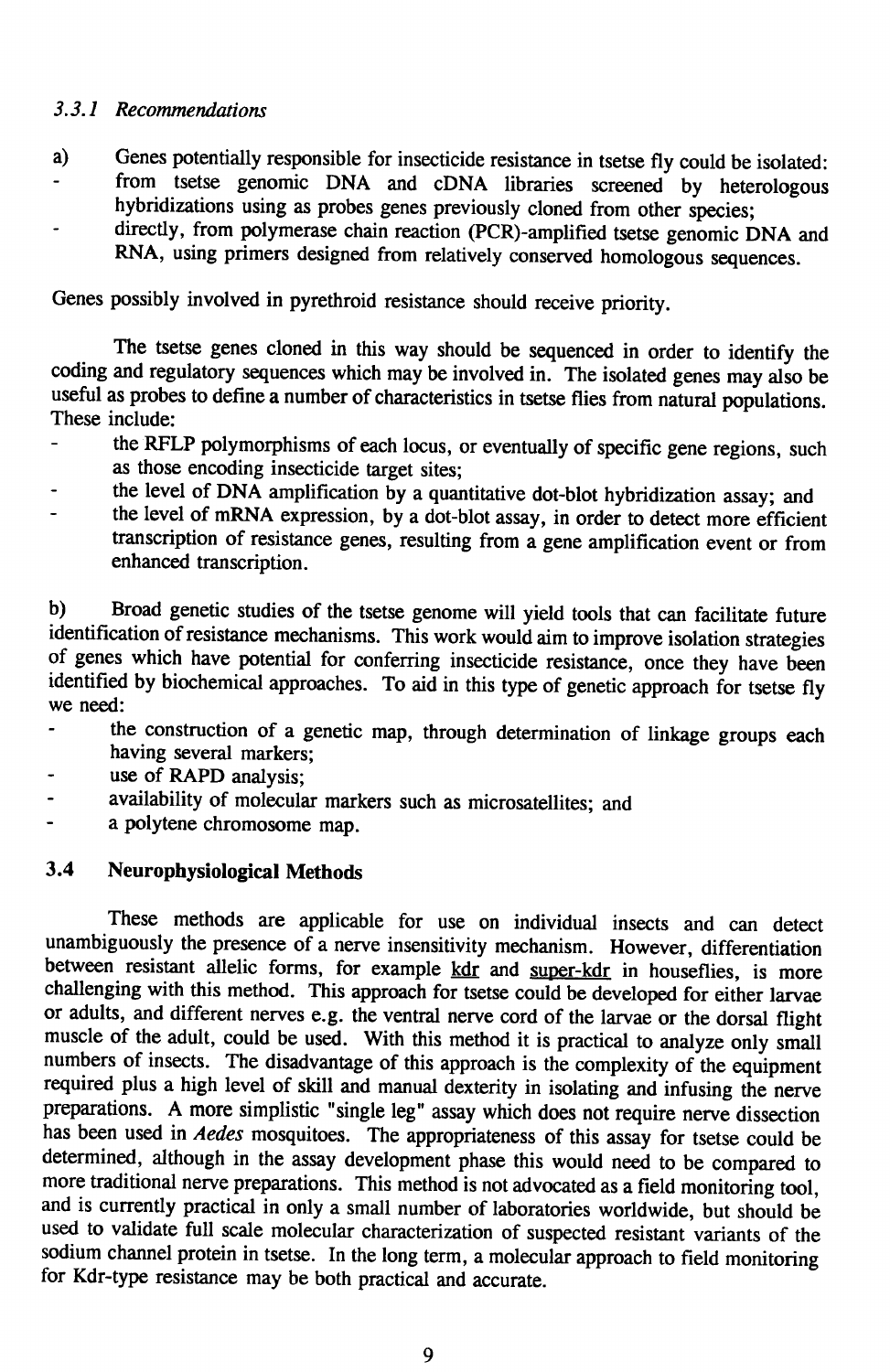#### 3.4.1 Recommendations

 $a)$ Baseline levels of nerve sensitivity could be determined on nerve preparations of larval and/or adult tsetse species of standard susceptible strains. However, because of the complexity of these techniques it is recommended that neurophysiological studies should not be attempted until there is some indication that nerve insensitivity is at least partially implicated in pyrethroid resistance in tsetse.

#### $3.5$ **Priorities**

Detection and Monitoring. This requires the development of a good discriminating a) dose assay which will detect resistance no matter what the mechanism. Bioassay is the simplest and quickest approach and should be developed initially. The second priority would be the development and validation of biochemical and/or molecular screening assays. The biochemical and molecular assays will take much longer to develop but can potentially yield a greater amount of information per insect.

 $\mathbf{b}$ *Characterization.* This has a lower priority than the detection and monitoring assays. In some respects it is impossible to characterize resistance mechanisms until resistance has been detected and selected (see Section 4). However, it is possible to put some basic information in place even when resistant strains are not available. For example, comparison of esterases in susceptible tsetse with those associated with resistance in other species could be done rapidly and inexpensively. If and when resistance does occur, the quickest and simplest method of getting an initial indication of the mechanism involved is by the use of synergist/insecticide combinations. Results from this will then suggest the mechanism to be emphasized and the methods to be used for its characterization. The molecular, genetic and biochemical approaches detailed above are those primarily involved in resistance characterization.

#### $\overline{\mathbf{4}}$ . **SELECTION OF RESISTANT STRAINS**

Availability of laboratory-selected insecticide-resistant strains is essential for biochemical, physiological, and behavioral studies of resistance mechanisms. Such strains have played a crucial role in detection, monitoring, and characterization of resistance in other species, and their current absence in tsetse is a significant impediment. Although the process of laboratory selection may not mimic perfectly the results of field selection, it is better to have some information on resistance well before it appears as a problem in the field than to have no information at all.

Resistant strains are important in providing an early indication of what may be physiologically and evolutionarily attainable by the insect. Physiological and biochemical studies using them will reveal which of the many possible mechanisms actually occur and how potent they are. Genetic studies will enable measurement of the degree of dominance at individual resistance loci, and assist in differentiation of multiple mechanisms and identification of the genes responsible and how they interact. In some cases molecular approaches based on these strains will enable development of rapid and specific DNA-based diagnostic tests for measuring frequencies of specific resistance alleles in the field.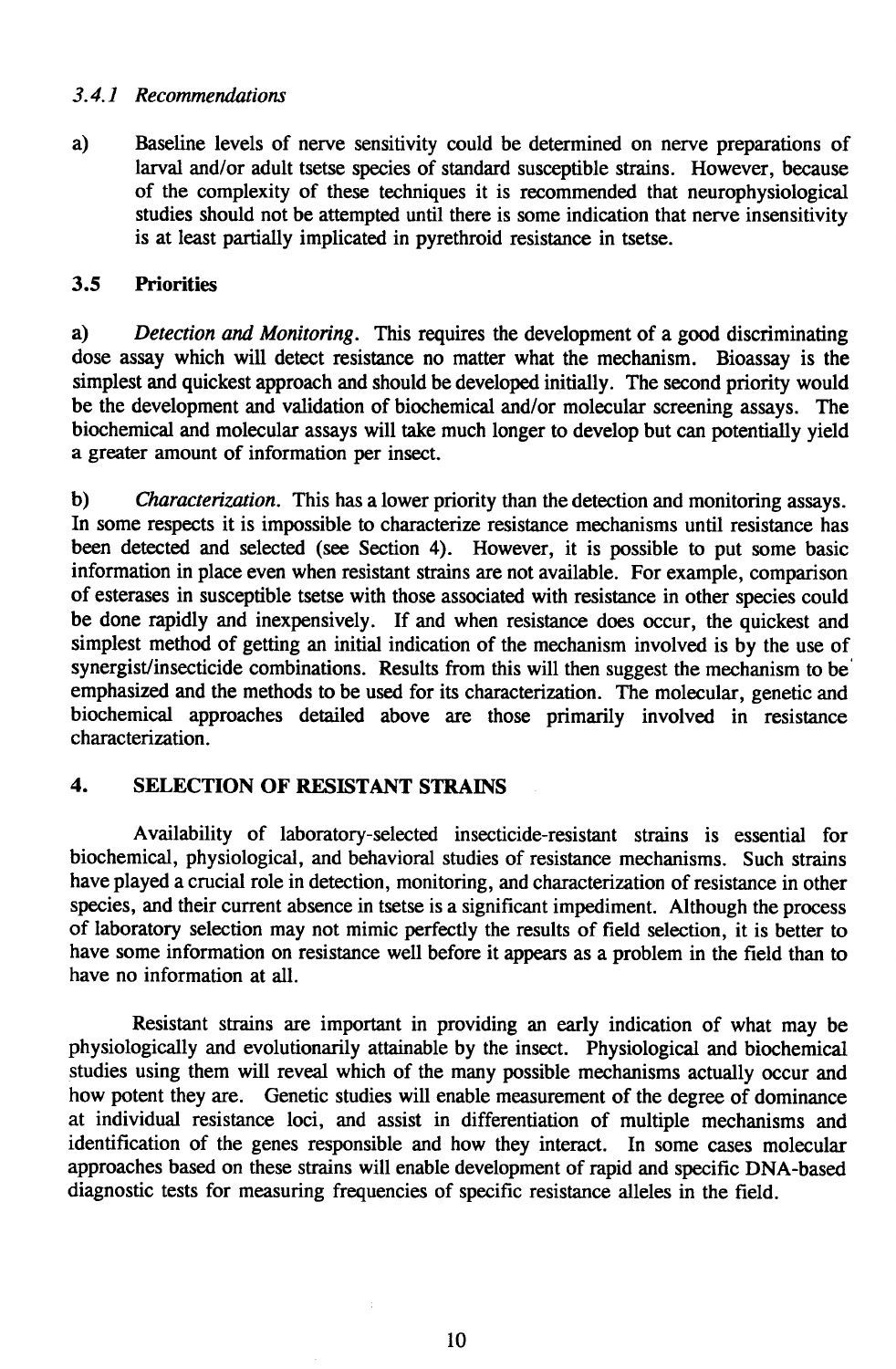Selected strains are often helpful in providing estimates of how resistance may develop in the field under different pest control scenarios. This can be accomplished using computer models of the selection process based in part on parameters obtained from the resistant strain, or re-selection experiments starting with mixtures of resistant and susceptible strains allowing the initial frequencies of resistant alleles to be known.

It is, therefore, important that laboratory-selected insecticide-resistant strains of tsetse be developed promptly. Priority should be given to developing those species-insecticide combinations most relevant to large, sustained control programmes that may be planned for the future. A deltamethrin-resistant strain of  $G$ . palpalis originating from Zimbabwe might be a reasonable first attempt; experience in developing this strain will be useful for other compounds and other species of Glossina.

Efforts must be made to ensure that a sufficiently large amount of genetic variability is present at the start of the selection experiment. Ideally, strains should be founded from large numbers of tsetse from areas with substantial previous insecticide exposure, as this is where resistance genes are most likely to be found. If possible, genetic variation should be quantified using allozyme analysis, minisatellite probes, or RAPDs.

An unselected line from the same initial insect collection should be maintained as a control population for the selection experiment itself and for subsequent studies of the resistant strain. The selection regime should be carefully planned in advance to take into account the long generation time and low fecundity of tsetse and to avoid inbreeding. The method of application should ideally resemble the manner in which flies will encounter the insecticide it in a field control situation.

Progress of the selection experiment (before, during, and after) should be monitored using a standardized bioassay method that can be compared to field monitoring results as discussed earlier. Genetic variability and strain fitness components should also be monitored during this process.

Throughout this work and subsequently, precautions should be taken to prevent reintroduction of the strains into the natural habitat. Ideally, they should be developed and studied in parts of the world where tsetse populations cannot be sustained in the field. This resource should be made available, with relevant information on its selection to interested parties at minimal cost to encourage its utilization. These strains should be analyzed employing genetic tools being used in tsetse for genome mapping and characterization of genetic traits useful for the SIT.

#### 4.1. Recommendations

a) Laboratory-selected deltamethrin resistant strains of tsetse should be developed. The choice of species, and its site collection should be influenced both by previous insecticide use in the area and future control plans for the species.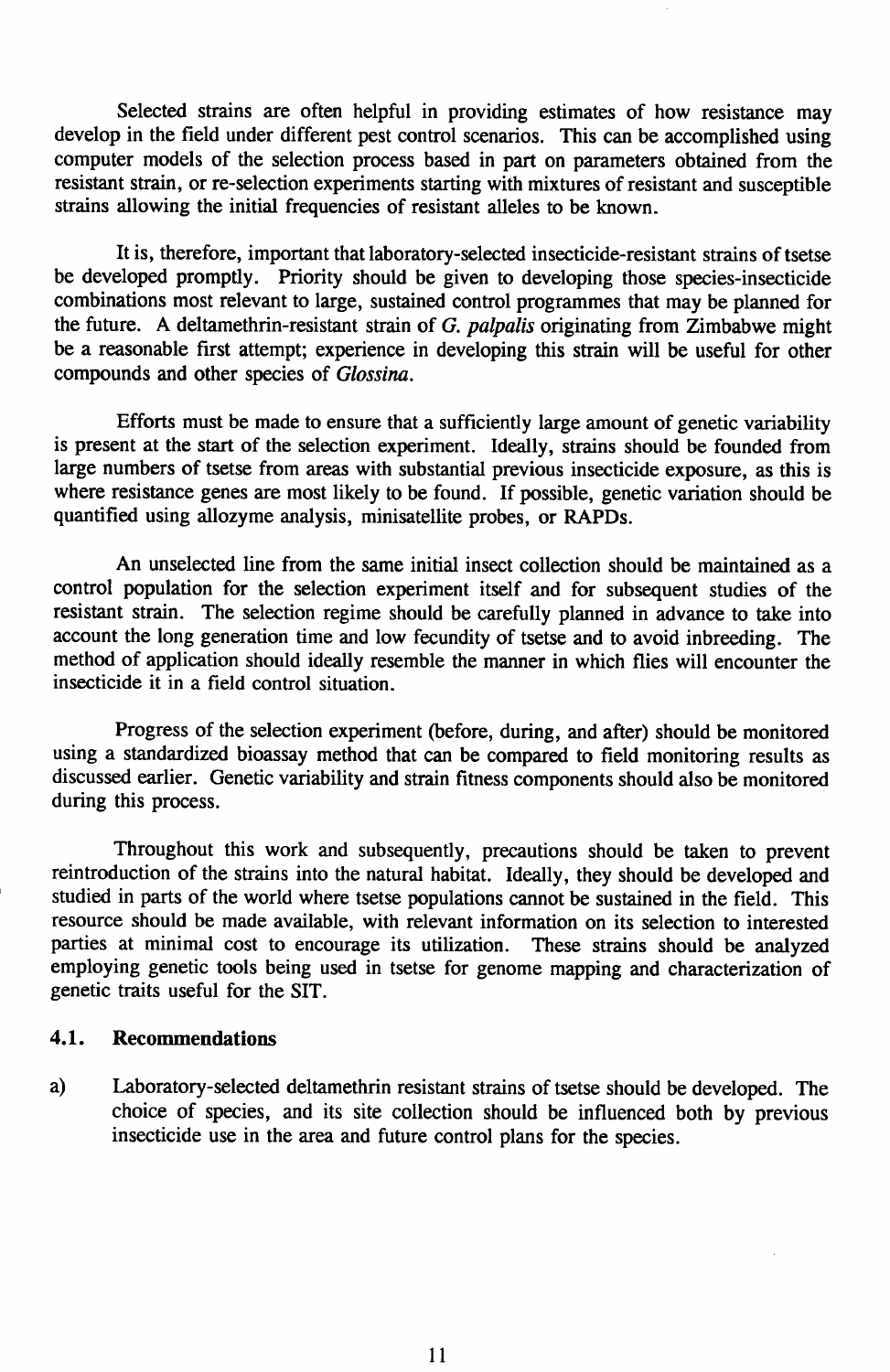## 5. PREVENTION AND MANAGEMENT OF RESISTANCE

The exact design of tsetse control operations is influenced by economic and biological considerations. Where practical, both factors should be considered and those making Where practical, both factors should be considered, and those making economic judgements on the extent of pesticide usage should be aware of the biological consequences of these decisions, including resistance.

It is evident from the above that for the effective management of resistance it is important to have a clear understanding of the genetics, biology, ecology and population dynamics of the insect. The lack of adequate information, however, does not preclude the consideration of some basic measures for preventing or delaying the onset of insecticide resistance.

There is a consensus of opinion that the rate of selection of pre-existing resistance genes to damaging frequencies is contingent on the selection pressure applied. This in tum is determined by the proportion of the population that is exposed to the insecticide, and the percentage of these that are killed by the treatment. The frequency with which insecticide treatments are repeated, the decay rate of insecticide deposit, the presence of unexposed insects and their entry into the treated area to dilute the effects of the treatment are also important influences on the selection process.

Three pest control strategies are listed below in order of decreasing risk of pyrethroid resistance:

- a) Where suppression rather than eradication is the objective, it would be advisable to maintain the selection pressure as low as can be tolerated. Under these conditions, it is conceivable that the status quo will be maintained and resistance will not arise. However, the risk of resistance is still present as long as pyrethroids are the major source of mortality.
- b) Where eradication based solely on targets is the desired goal, greater emphasis must be placed on the use of targets. The targets should be maintained at high pyrethroid concentrations which do not allow the survival of resistant individuals. In such cases, the joint use of pyrethroid and juvenoids may offer the prospect of sterilizing resistant individuals surviving the pyrethroid. If a sufficiently large area is treated in this manner, it is likely that the population can be eradicated or reduced to levels from which a future recovery will depend on the arrival of susceptible migrants from longer distance. At this time, resumption of the same tactic may be considered. However, the practicality of using juvenoids at sterilizing doses with impregnated targets in this type of strategy needs evaluation. Complete reliance on pyrethroids for eradication would increase the resistance risk if eradication is not 100% successful.
- c) Where eradication with SIT is the objective, less emphasis will be placed on the use of targets. Targets will be used for a period of 2-12 months to reduce the native population prior to the release of sterile males. Thus, there would be little chance for resistance to evolve.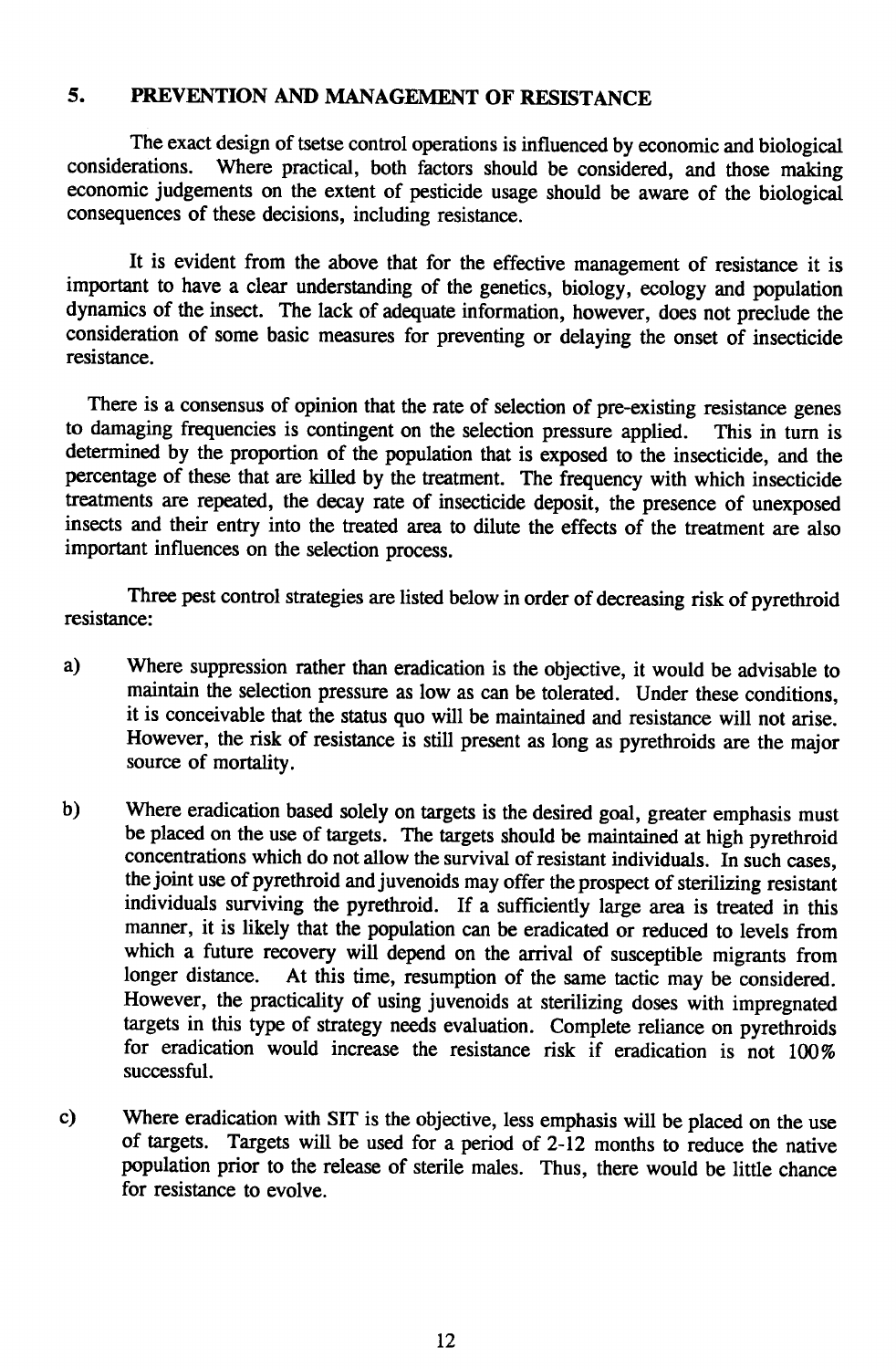In the three situations described above, it is essential that data be collected periodically to assess changes in population density and behaviour and to determine whether an alternative strategy is desirable.

## <span id="page-16-0"></span>5.1 Recommendations

- a) That pyriproxyfen and other juvenoids be evaluated as potential partners of deltamethrin on impregnated targets,
- That IAEA/FAO seek funds to commission a major review of factors pertaining to  $b)$ tsetse ecology and control with a direct bearing on anticipated resistance risks and to design possible management strategies.